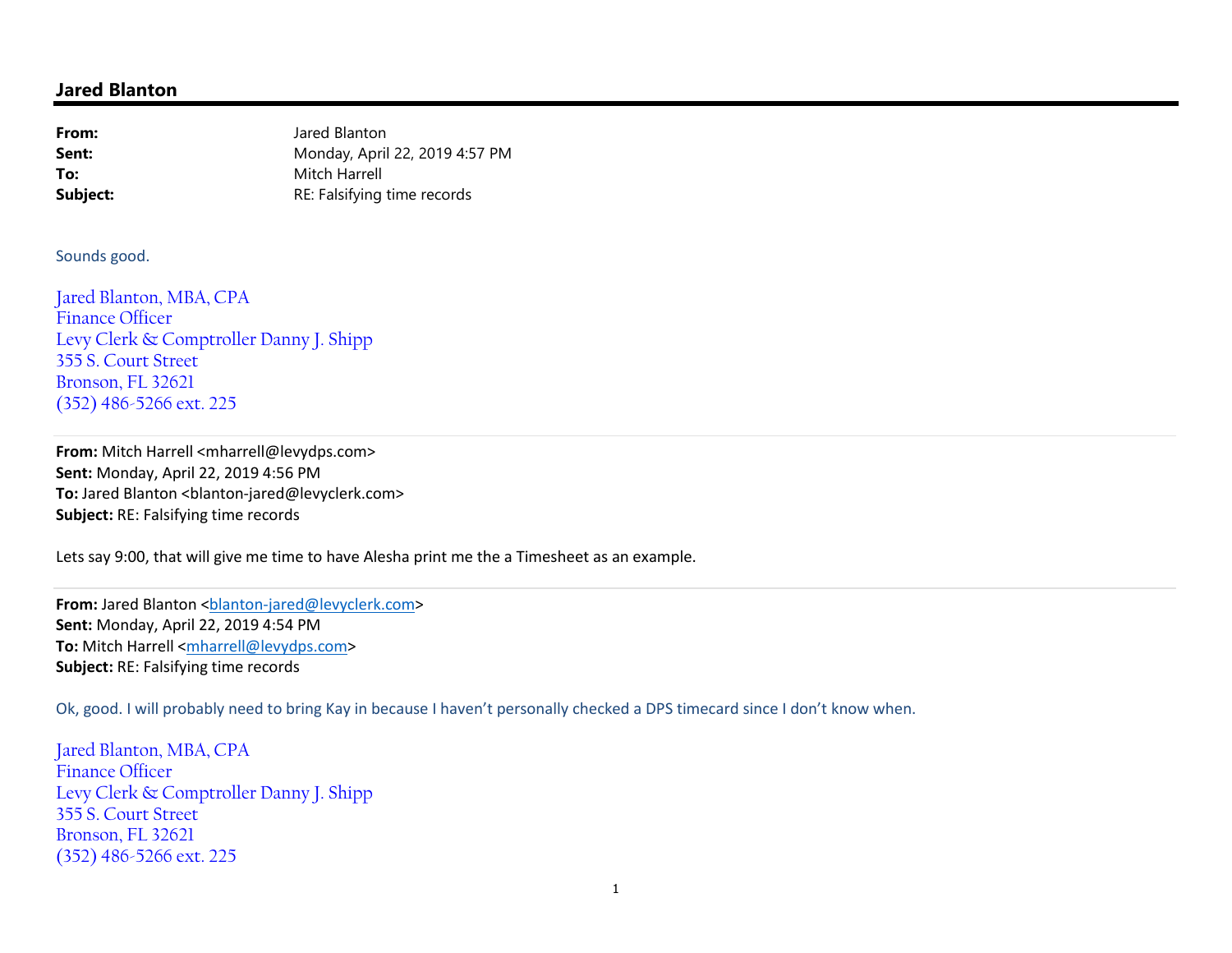**From:** Mitch Harrell <mharrell@levydps.com> **Sent:** Monday, April 22, 2019 4:52 PM To: Jared Blanton <br />
clanton-jared@levyclerk.com> **Subject:** RE: Falsifying time records

If you have a few minutes tomorrow, I can get with you and should be able to answer your questions, Alesha can get me examples and the "who directed who to do whats".

**From:** Jared Blanton <br/>blanton-jared@levyclerk.com> **Sent:** Monday, April 22, 2019 4:48 PM **To:** Mitch Harrell <mharrell@levydps.com> **Subject:** RE: Falsifying time records

Oh, I see she was meaning next week as in this week, because she wrote this on Friday. Tell her she can come in tomorrow or Wednesday. I'm trying not to be here Thursday and Friday so I can regain hours from the holiday.

Jared Blanton, MBA, CPA Finance Officer Levy Clerk & Comptroller Danny J. Shipp 355 S. Court Street Bronson, FL 32621 (352) 486-5266 ext. 225

**From:** Jared Blanton **Sent:** Monday, April 22, 2019 4:40 PM **To:** Mitch Harrell <mharrell@levydps.com> **Subject:** RE: Falsifying time records

You're right, I don't have time, but it sounds like we'll have to figure it out. I understand your preference to preempt a grievance process.

So, ok, now I've read this, but I don't necessarily need convincing that it's wrong to falsify timecards, which seems to be what this email is built around. Got that part, but I just need more clarity about specifically who told DPS employees what, and for what situation(s). We'll need a little more of that detail to be able to get to the bottom of this and work out a resolution.

There are certain things that are requirements to make the software work, because it cannot accommodate more than so many hours in a single day, and so with all of the additional pays at times like holidays there are some gyrations to make the system work. But none of that should require what I would classify as falsification of timecards, so we certainly need to figure out and resolve whatever the issue is.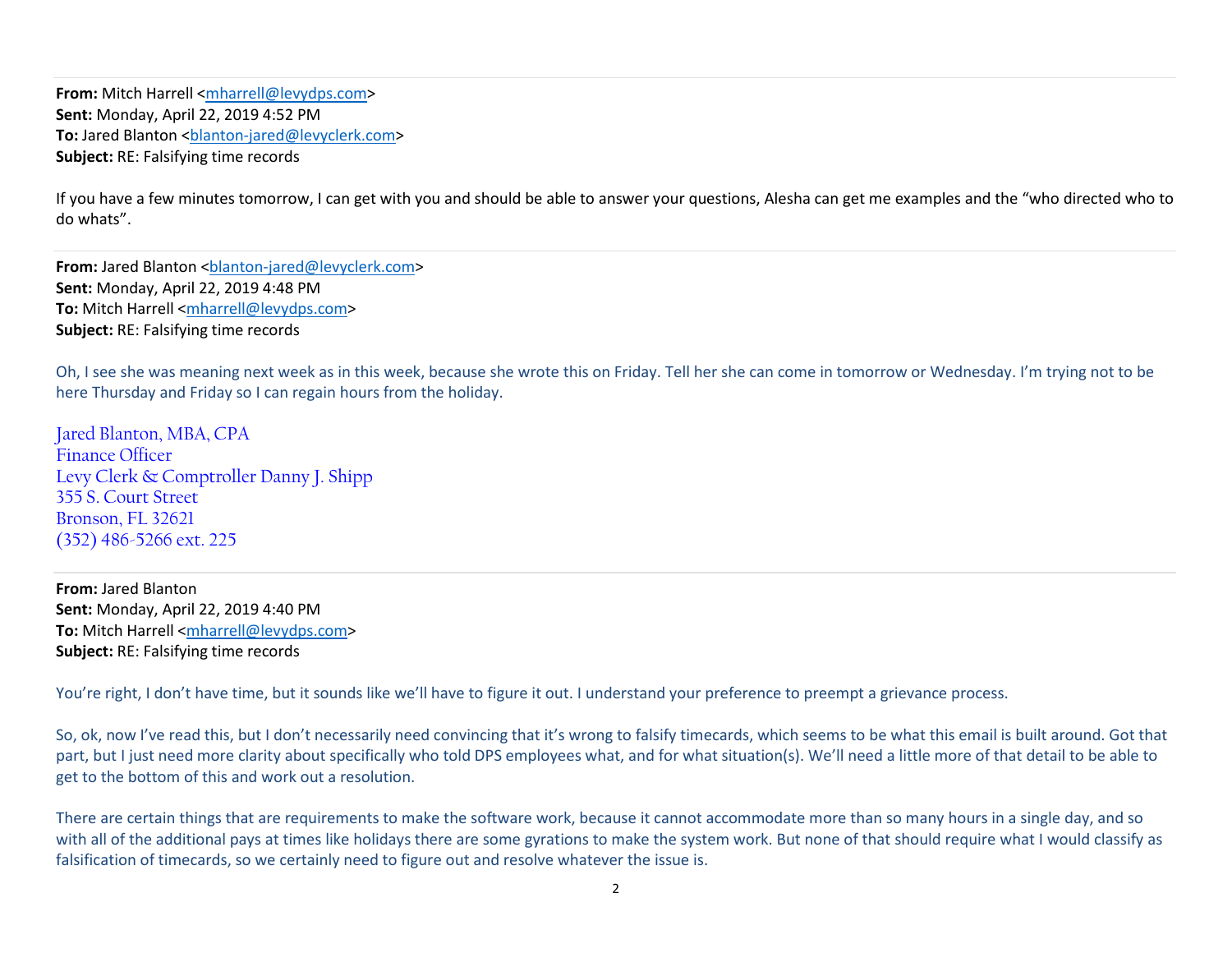See if she wants to meet next Monday or Tuesday. Please tell her to bring some examples, if possible, or be able to refer to what she thinks the timecards should have said versus what someone told her it *had* to say on a particular pay period. That would be very helpful.

If she can tell you who told her what ahead of time, it would be helpful, so I can know who to have at the meeting.

## Thanks,

Jared Blanton, MBA, CPA Finance Officer Levy Clerk & Comptroller Danny J. Shipp 355 S. Court Street Bronson, FL 32621 (352) 486-5266 ext. 225

**From:** Mitch Harrell <mharrell@levydps.com> **Sent:** Monday, April 22, 2019 3:43 PM **To:** Jared Blanton <br />blanton-jared@levyclerk.com> **Subject:** FW: Falsifying time records

Jared,

Please see the email below from Katy. I know you really don't have time for this, but I need your help to resolve this situation rather than it going through the grievance process.

At your convenience, please let me know your thoughts.

Thanks,

Mitch

## *James M. Harrell*

Director Levy County Department of Public Safety PO Box 448 Bronson, FL 32621-0448 352-486-5209 Fax: 352-486-5401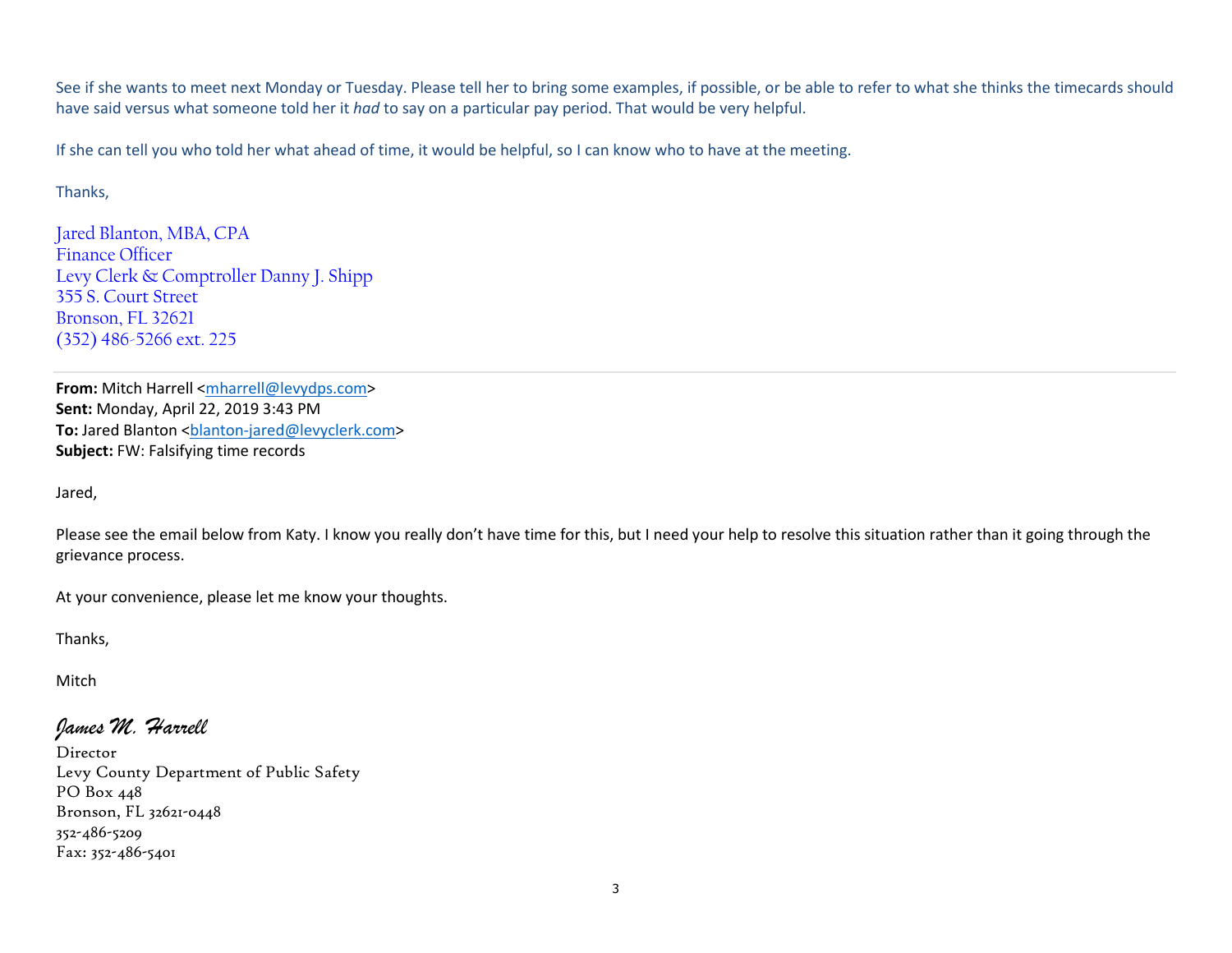**From:** Katy Graves <kgraves2528@yahoo.com> **Sent:** Friday, April 12, 2019 12:38 AM **To:** Mitch Harrell <mharrell@levydps.com> **Subject:** Falsifying time records

Chief Harrell,

It has been brought to my attention that employees are being instructed to falsify their time records. Employees who have correctly completed their time records are being mandated to alter them. These employees have been forced by supervisors/office staff to add time worked during hours they were not on duty and to put time off during times they were on duty. All employees have done as instructed to avoid disciplinary action for insubordination but this situation needs to be rectified immediately.

As you are aware, falsification of time records is a very serious offense. Levy County policy 207(7)(f) states "Filling out another employee's time record or falsifying any time record is prohibited and may be grounds for disciplinary action, up to and including termination." This matter brings up numerous concerns not only from a legal aspect but also a safety/liability standpoint.

In the event an employee gets injured, a narcotic discrepancy occurs, something happens while rendering patient care, etc. the employee may be falsely documented as off duty or vice versa. In some cases, it also looks as though the employee is "double dipping" based on how they are being instructed to enter their hours.

FLSA requires an accurate record of hours worked be maintained by the employer including for §7(k) employees. Levy County is failing to maintainaccurate time records and is putting Local 4069 bargaining unit members in a very risky situation.

Please contact me as soon as possible to further discuss this. I am confident that this issue can be promptly and appropriately corrected outside the grievance process. Also, I am available any day next week to sit down with payroll if necessary.

Thank You,

Katy Yanok

President

International Association of Firefighters